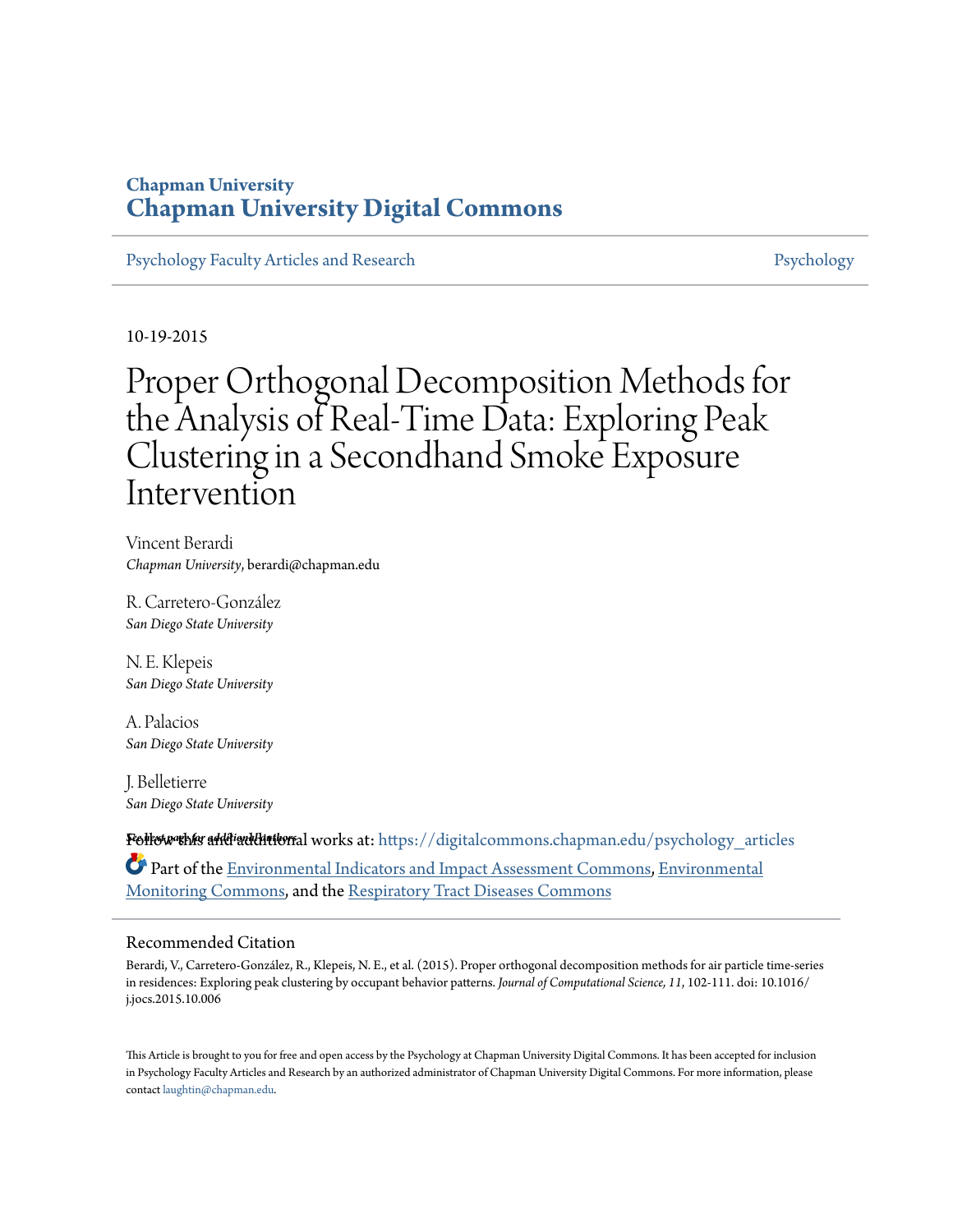# Proper Orthogonal Decomposition Methods for the Analysis of Real-Time Data: Exploring Peak Clustering in a Secondhand Smoke Exposure Intervention

# **Comments**

NOTICE: this is the author's version of a work that was accepted for publication in *Journal of Computational Science*. Changes resulting from the publishing process, such as peer review, editing, corrections, structural formatting, and other quality control mechanisms may not be reflected in this document. Changes may have been made to this work since it was submitted for publication. A definitive version was subsequently published in *Journal of Computational Science*, volume 11, in 2015. [DOI:](https://doi.org/10.1016/j.jocs.2015.10.006) [10.1016/j.jocs.2015.10.006](https://doi.org/10.1016/j.jocs.2015.10.006)

The Creative Commons license below applies only to this version of the article.

# **Creative Commons License** <u>@O®©</u>

This work is licensed under a [Creative Commons Attribution-Noncommercial-No Derivative Works 4.0](https://creativecommons.org/licenses/by-nc-nd/4.0/) [License.](https://creativecommons.org/licenses/by-nc-nd/4.0/)

# **Copyright**

Elsevier

# **Authors**

Vincent Berardi, R. Carretero-González, N. E. Klepeis, A. Palacios, J. Belletierre, S. Hughes, S. Obayashi, and M. F. Hovell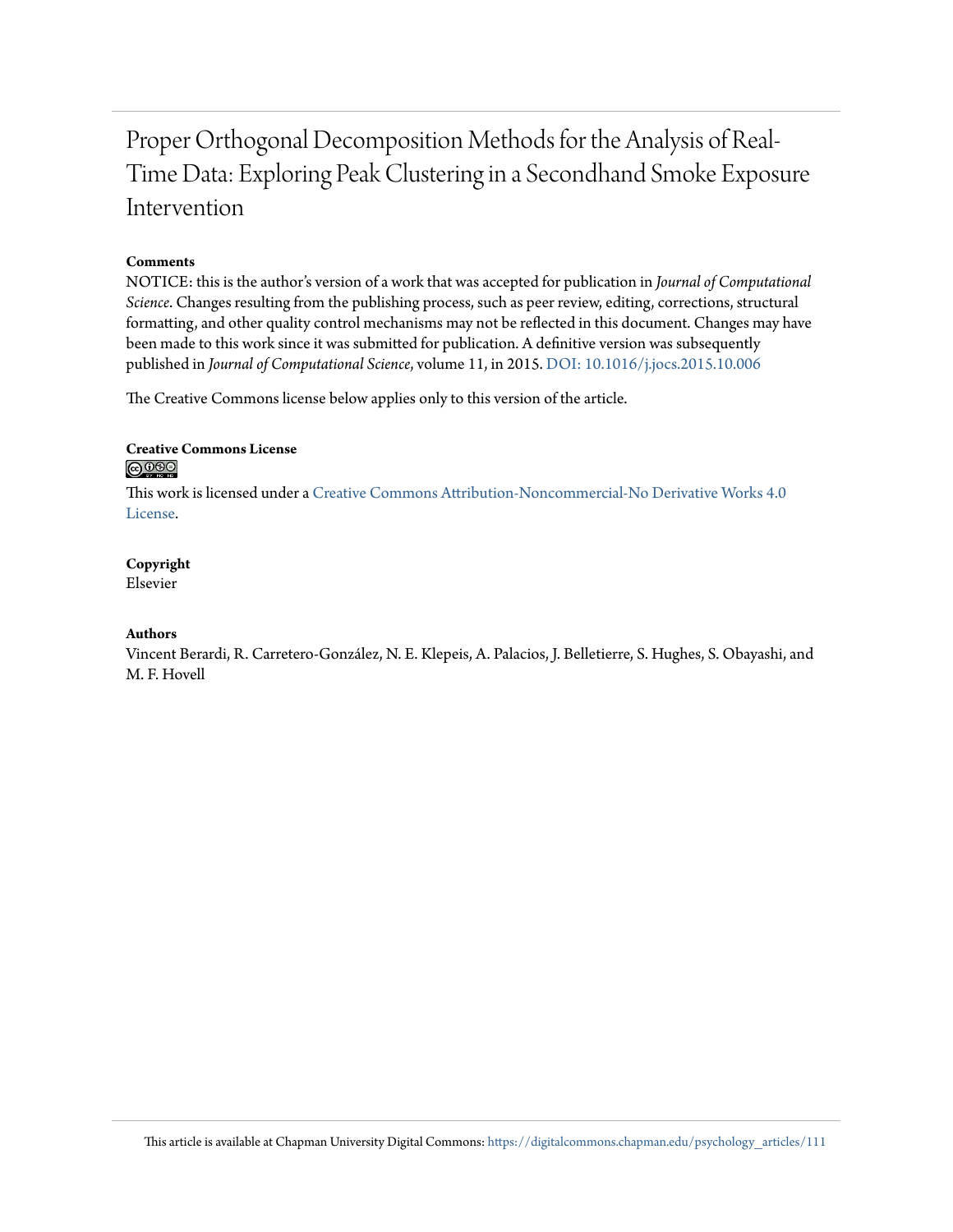# Proper Orthogonal Decomposition Methods for the Analysis of Real-Time Data: Exploring Peak Clustering in a Secondhand Smoke Exposure Intervention

V. Berardi<sup>a,b,∗</sup>, R. Carretero-González<sup>a</sup>, N.E. Klepeis<sup>b</sup>, A. Palacios<sup>a</sup>, J. Bellettiere<sup>b</sup>, S. Hughes<sup>b</sup>, S. Obayashi<sup>b</sup>, M.F. Hovell<sup>b</sup>

*<sup>a</sup>Nonlinear Dynamical Systems Group, Computational Science Research Center, and Department of Mathematics and Statistics, San Diego State University, San Diego, California 92182-7720, USA <sup>b</sup>Center for Behavioral Epidemiology and Community Health, Graduate School of Public Health, San Diego State University, San Diego, California 92182-7720, USA*

### **Abstract**

This work explores a method for classifying peaks appearing within a data-intensive time-series. We summarize a case study from a clinical trial aimed at reducing secondhand smoke exposure via the installation of air particle monitors in households. Proper orthogonal decomposition (POD) in conjunction with a *k*-means clustering algorithm assigns each data peak to one of two clusters. Aversive feedback from the monitors increased the proportion of short-duration, attenuated peaks from 38.8% to 96.6%. For each cluster, a distribution of parameters from a physics-based model of airborne particles is estimated. Peaks generated from these distributions are correctly identified by POD/clustering with *>*60% accuracy.

*Keywords:* proper orthogonal decomposition, *k*-means, Dylos monitor, real-time measurement, secondhand smoke

#### **1. Introduction**

Real-time and mobile technology for health delivery is becoming increasingly widespread and has the capacity to fundamentally alter the nature of the interaction between patients and health service providers. This technology offers the potential for personalized treatments that can be modified in real-time in response to several variables, namely participants' varying behaviors, environmental contexts, and unique past history [1]. Capitalizing on this opportunity is predicated on the accurate identification of these variables in a variety of dynamic contexts. Our ability to achieve this is limited by the availability of suitable technology to gauge behavior. In an effort to move towards this eventual future, this study explored the clustering of behavioral characteristics from intensive time-series data generated via a secondhand smoke exposure (SHSe) real-time technology intervention.

Project Fresh Air (PFA) is an ongoing randomized intervention trial aimed at reducing SHSe in the homes of smokers via the installation of Dylos DC1700 air particle quality monitors. Each study household contains a child as well as an adult who engages in SHS-generating behavior, typically indoor cigarette smoking. As described in Ref. [2], the monitors are calibrated to detect particles with sizes ranging from 0.5 to 2.5 microns, which is consistent with SHS as well as non-tobacco aerosol sources such as cooking and incense. One monitor is installed in the main smoking room

*<sup>∗</sup>*Corresponding author, email: vberardi@cbechsdsu.org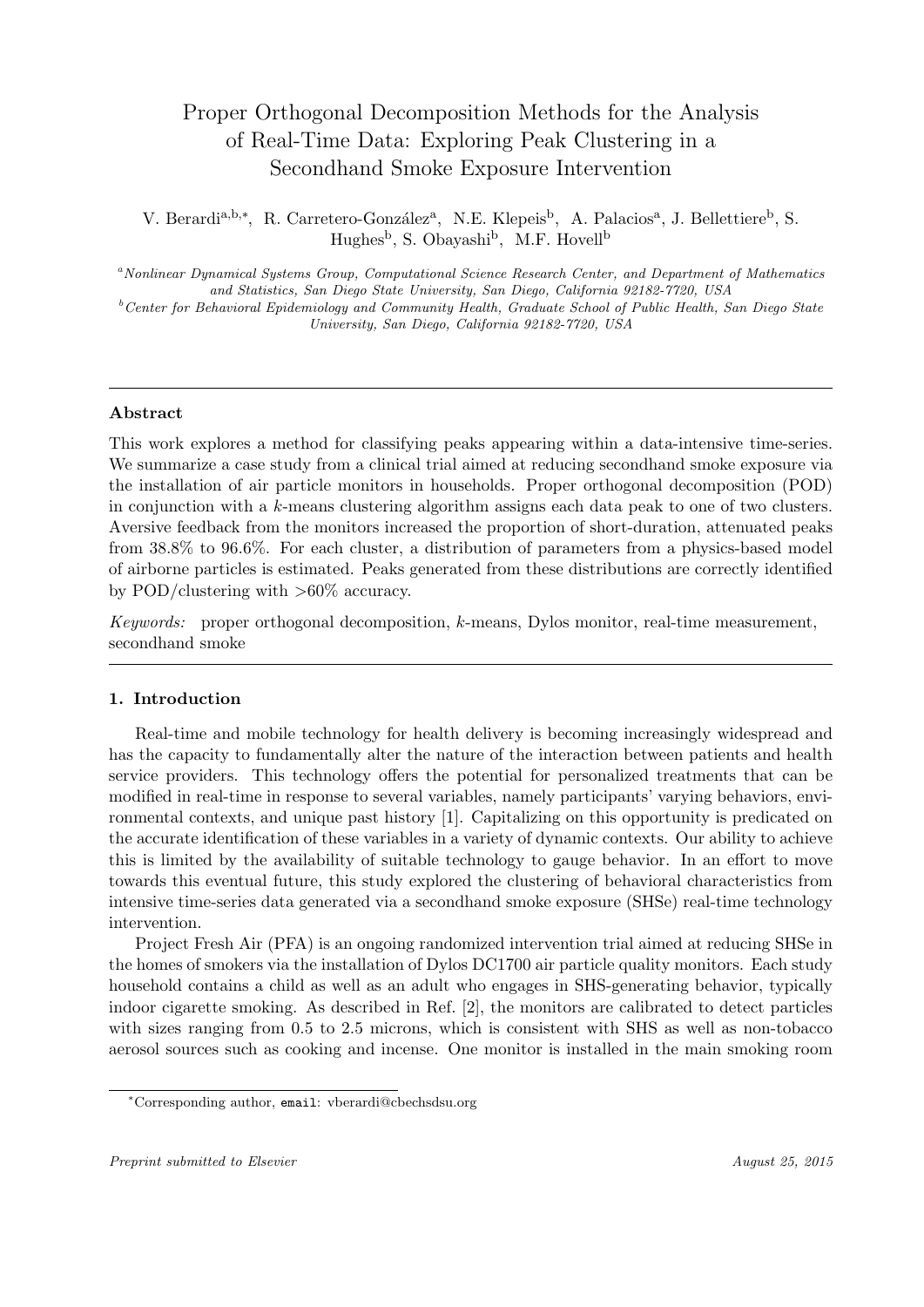and another is placed in the child's bedroom; measurements from only the main room monitor are included in the following discussion. Every ten seconds, the monitor collects a measurement of the air particle concentration, which is an average of the previous 10 measurements collected at one-second intervals. This data is transmitted to a small computer that, in turn, uploads the data to a website that is accessible to PFA staff in near real-time. The monitors are fit with devices that deliver aversive visual and auditory feedback (yellow/red lights and beeps) that are programmed to engage when air particle concentrations exceed 60  $\frac{\mu_{\rm g}}{m^3}$ ; the aversiveness of the feedback increases [3] if the 120  $\frac{\mu g}{m^3}$  threshold is breached. For each home, the duration of the trial is broken into two phases: 1.) *Baseline (BL)* – a washout period during which feedback is not activated, designed to allow for the abatement of participant reactivity to monitor installation and 2.) *Treatment (TX)* – the period during which the feedback is activated.

To reduce SHSe, the PFA intervention aims to modify particle-generating behavior, in particular tobacco smoking. The intervals of the particle time-series data with elevated concentrations, or peaks, serve as proxy measures of this behavior. As such, we seek to abstract behavioral features from peaks in the time-series data. Complicating this task is the lack of information about the identification and number of household occupants associated with a given peak. Additionally, the monitors only detect information about particle size and not chemical composition so confounding sources of smoke particles, such as burning food, are likely present. Ultimately, we aim to associate different peaks with distinct behaviors such as cigarette smoking, food burning, or air venting and to analyze the patterns of these behaviors over time. The approach outlined hereafter represents the establishment of the groundwork on which to accomplish this task.

In Section 2, proper orthogonal decomposition (POD), a blind signal separation (BSS) technique that can be used to identify underlying source signals that are functionally associated with peak characteristics, is described. Section 3 discusses the application of the methodology in Section 2 to a case study from PFA. A cluster analysis of POD coefficients that allows characteristically similar peaks to be classified together is set forth in Section 4 and the results of this analysis are summarized in Section 5. Section 6 describes the relationship between peak clusters and parameters from a physics-based model of airborne particulates, which enables a physical interpretation of the POD/clustering results. A discussion of findings ensues in Section 7.

#### **2. Extension of Proper Orthogonal Decomposition to Peak Analysis**

BSS is defined as the factoring of a mixed source into previously-unknown, independent components [4]. It has been implemented in a variety of contexts including the analysis of interstellar dust [5], neuroprocessing [6], and audio processing [7]. A popular BSS technique is proper orthogonal decomposition (POD) also known as Karhunen–Loève decomposition [8], principal components analysis [9], singular systems analysis [10], or singular value decomposition [11]. This procedure transforms a set of observations to a new coordinate system in which each dimension is linearly uncorrelated with the others. It is an attractive option to discriminate between peak characteristics since it provides an optimal basis to decompose signals and analytical bounds for the estimate of total "energy" captured by the decomposition [8]. For this study, POD is used to define a projection (decomposition) into a lower dimensional space where different types of peaks that represent similar physical scenarios that triggered elevated particle counts can be identified via clustering analysis.

Consider a sequence of observations represented by scalar functions  $u(\mathbf{x}, t_i)$ ,  $i = 1...M$ . Typically  $t_i$  represents the  $i^{\text{th}}$  temporal observation of state variable **x**. Without loss of generality, the time-average of the sequence, defined by

$$
\bar{u}(\mathbf{x}) = \langle u(\mathbf{x}, t_i) \rangle = \frac{1}{M} \sum_{i=1}^{M} u(\mathbf{x}, t_i), \tag{1}
$$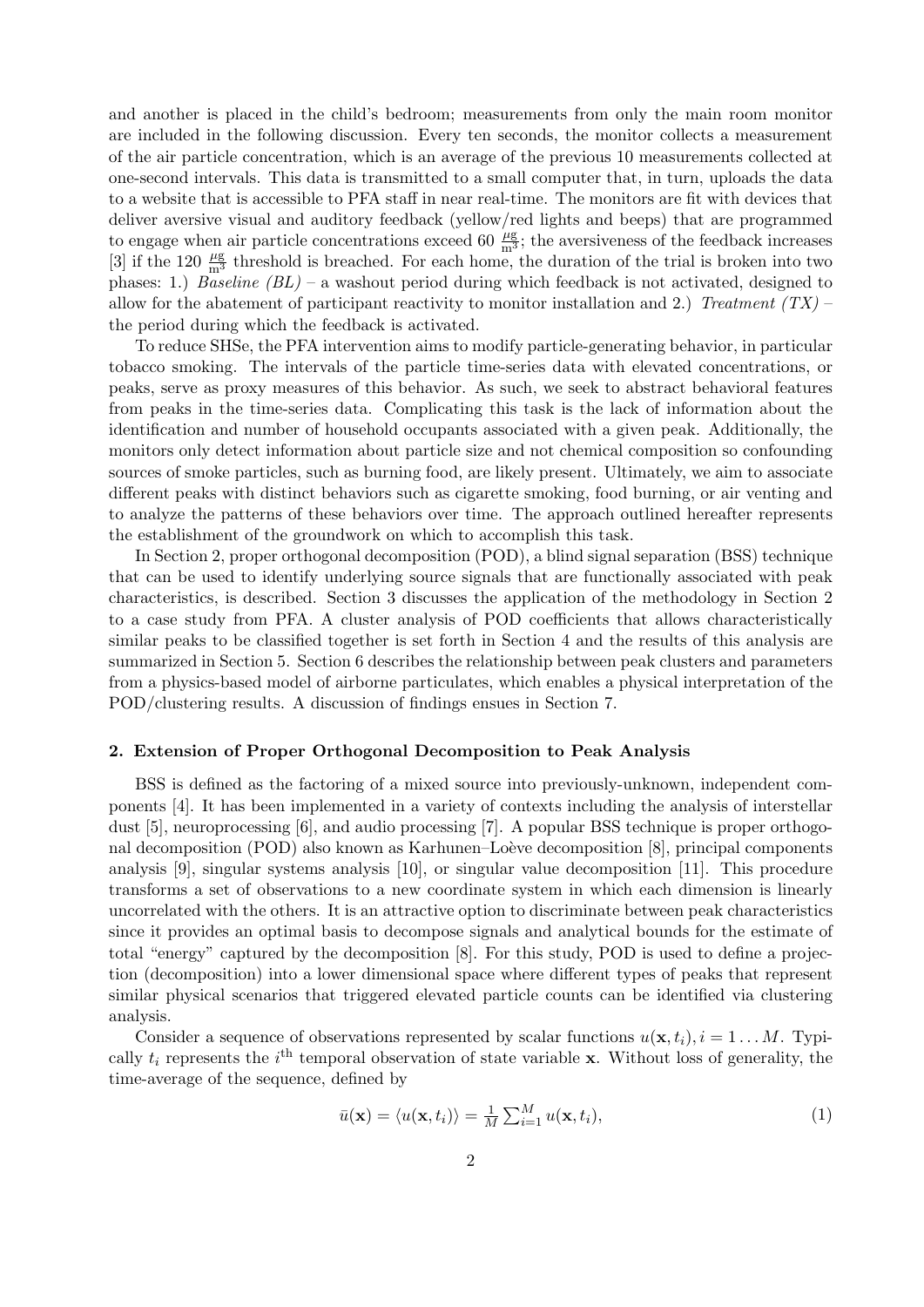is assumed to be zero (if not, as it is in our case, simply subtract the time-average from all observations). The POD extracts time-independent orthonormal basis functions,  $\phi_k(\mathbf{x})$ , and timedependent orthonormal amplitude coefficients,  $a_k(t_i)$ , such that the reconstruction

$$
u(\mathbf{x}, t_i) = \sum_{k=1}^{M} a_k(t_i) \phi_k(\mathbf{x}), \quad i = 1, \dots, M
$$
 (2)

is *optimal* in the sense that the average least squares truncation error of the POD reconstruction  $\varepsilon_m = \langle |u(\mathbf{x}, t_i) - \sum_{k=1}^m a_k(t_i) \phi_k(\mathbf{x})|^2 \rangle$  is minimized for any given number  $m \leq M$  of basis functions over all possible sets of orthogonal functions. *⟨·⟩* denotes an average operation, usually over time; and the functions  $\phi_k(\mathbf{x})$  are called *empirical eigenfunctions*, *coherent structures*, or *POD modes*.

The domains **x** and *t* are completely empirical so that there is flexibility to interpreting them according to the needs of the data. Often times, POD analysis is performed on a state variable **x** assessed at various times *t<sup>i</sup>* [12]. When extended to time-series data, the interpretation can change to *i* instances of a univariate time-series **x**, e.g., stock returns for multiple companies over a specified interval [13]. The procedure can also be performed on multivariate time-series [14]. Yet another interpretation is *singular spectrum analysis*, where a univariate time-series is embedded to create a multidimensional state variable **x**, that is observed at time steps *t<sup>i</sup>* [15]. In our case, we are interested in peak events, i.e., the intervals in the time-series with elevated particle measurements. We assign  $u(\mathbf{x}, t_i)$  to the indoor particle concentration measurements of the  $i^{\text{th}}$  peak. Rather than representing a state variable assessed at some time  $t_i$ , **x** is a subset of the data corresponding to the  $i<sup>th</sup>$  peak. Thus the collection of peaks can be summarized as the matrix  $U = [u(\mathbf{x}, t_1)|u(\mathbf{x}, t_2)| \dots |u(\mathbf{x}, t_M)]$  where the *i*<sup>th</sup> column corresponds to the data from the  $i<sup>th</sup>$  peak event, although the order of the peaks does not affect the analysis.

It can be shown that the eigenfunctions  $\phi_k$  in Eq. 2 are the eigenvectors of the matrix product  $\frac{1}{M}UU^T$ . A popular technique for finding these eigenvectors when the resolution of **x** is greater than the number of observations is the *method of snapshots* developed by Sirovich [16]. First the eigenvectors of  $\frac{1}{M}U^TU$ , denoted as  $\mathbf{v}_k$ , are found. Then the  $\phi_k$ 's are calculated by  $\Phi = UV$  where  $\Phi = [\phi_1 | \phi_2 | \dots \phi_M]$  and  $V = [\mathbf{v}_1 | \mathbf{v}_2 | \dots \mathbf{v}_M]$ . Let  $\mathbf{a}_i$  represent the reconstruction coefficients associated with the *i*<sup>th</sup> peak. These can be calculated by  $A = U^T \Phi$ , where *A* is the *M*-by-*M* matrix  $[\mathbf{a}_1 | \mathbf{a}_2 | \dots \mathbf{a}_M]$ . Statistically speaking, the eigenvalues  $\lambda_k$  of  $\frac{1}{M} U^T U$  represent the variance of the data set in the direction of the corresponding POD mode  $\phi_k(\mathbf{x})$ . In physical terms, if *u* represents a component of a velocity field, then  $\lambda_k$  measures the amount of kinetic energy captured by the respective POD mode,  $\phi_k(\mathbf{x})$ . In this sense, the energy measures the contribution of each mode to the overall dynamics. Thus, the total energy captured in the POD is defined as the sum of all eigenvalues:  $E = \sum_{k=1}^{M} \lambda_k$ , and the relative energy captured by the  $k^{\text{th}}$  mode is  $E_k = \lambda_k / E$ .

# **3. POD of Particle Concentration Time-Series**

To demonstrate the application of POD to particle concentration data, we considered a single household from PFA, HM180. This home is a single-story, 1 bedroom, 1 bathroom detached house. The monitor was placed at a height of 8 feet in the living room of the home. The household was enrolled in the study for 95 days, with the first 31 days in the *BL* phase and the remainder in the *TX* phase. Approximately 750,000 measurements were collected from the monitor in the main smoking room. As will be discussed in detail in Section 5.2, HM180 was chosen based on its reporting of tobacco smoking events to PFA staff.

When recorded by the Dylos monitor, each particle concentration measurement is assigned an alarm status variable that controls the emission of visual and auditory feedback. We use this variable to define peak events. An event begins when the alarm status indicates an initial breach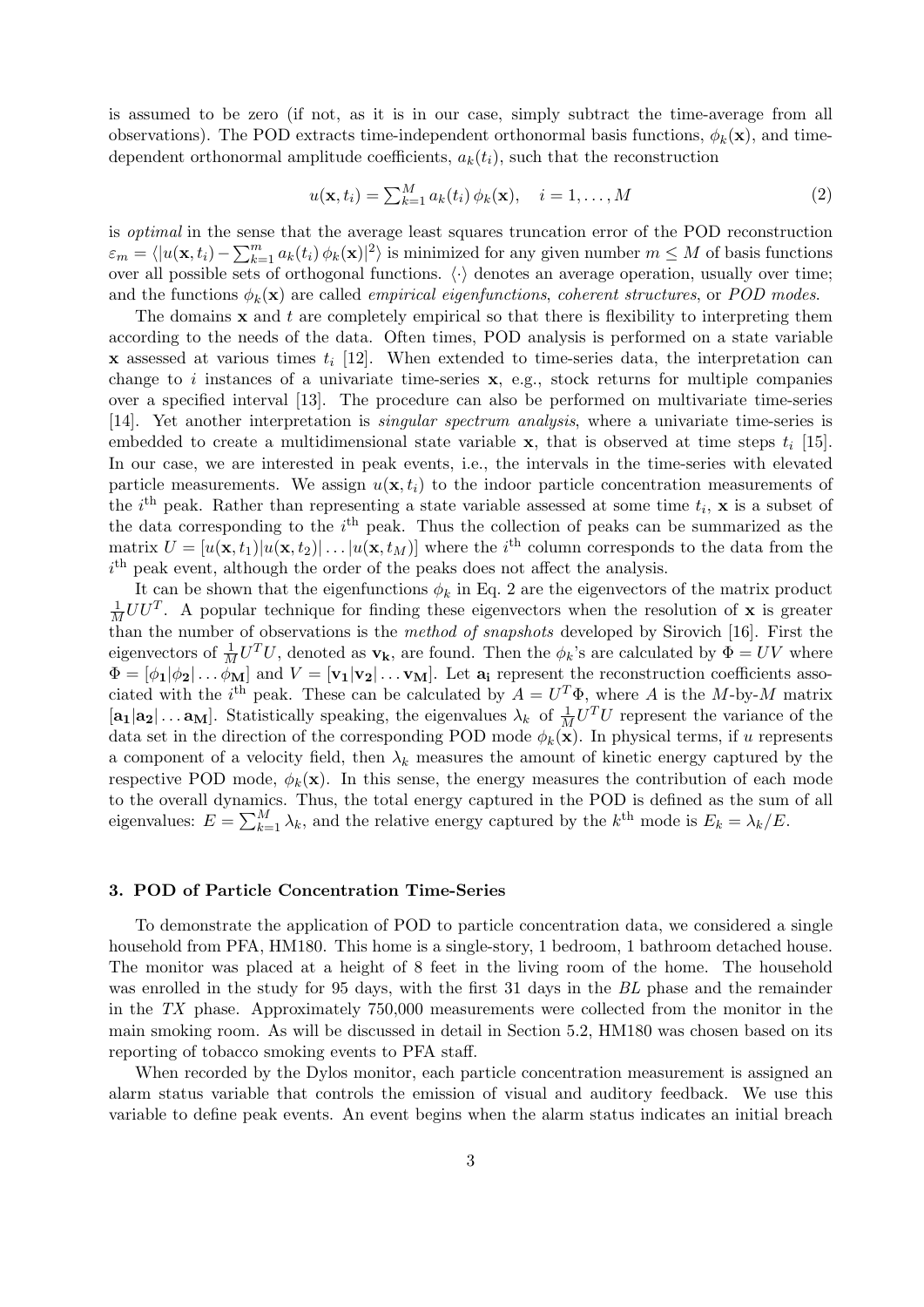of 60  $\frac{\mu g}{m^3}$ ; this triggers a yellow light and the first sound. The peak event does not end until the alarm status indicates that the concentration has fallen below 40  $\frac{\mu g}{m^3}$  which corresponds with the cessation of all visual and auditory feedback. This definition of a peak ensures that each peak event mirrors the presentation of monitor feedback, which is hypothesized to affect behavior. While there is a risk that the multiple peaks could be concatenated into one event, particularly for events with long tails, the eigenmodes calculated below do not indicate that this is a common occurrence.



Figure 1: Panel (a) Distribution of the length of peak events. The shaded region represents the  $90<sup>th</sup>$  percentile. Panels (b)-(c) The padding procedure for Peak 15 (in temporal order). The peak as it appears in the timeseries is shown in Panel (b); Length $(l_{15})$ =138 and center of mass  $(\nu_{15}) = 63$ . Panel (c) illustrates the peak after 187 and 200 dummy variables have been added to the beginning and end of the peak, respectively. The event, along with all others, now has  $\bar{N} = 525$  observations, enough to account for centering every peak event in the full data series about its center of mass. Note that the average has not been subtracted out.

Defining peaks this way results in considerable variability in the number of observations comprising each peak event. The POD process outlined above, though, requires each peak to have the same number of measurements so they can populate the columns of the matrix *U*. In meeting this requirement two competing effects must be taken into account: (a) if too few measurements are used, then much of the information about the longer duration peaks is lost; but (b) if too many measurements are used, much of the information about the shorter-duration peaks is diluted. We chose the  $90<sup>th</sup>$  percentile of the distribution of the number of measurements in a peak as a likely good balance between these considerations. This percentile is consistent with the right-skew distribution of the peak durations present in most homes. Figure 1(a) shows the distribution of peak durations; the 90th percentile is 452 observations. The one minute (six observations) preceding each event is concatenated to the data to capture information about the leadup to threshold exceedance. In order to focus on peak shape, we aligned the center of mass of each peak while maintaining a uniform number of observations via the following process. Let  $l_i$  and  $\nu_j$  represent the number of observations and the center of mass, respectively, of the  $j<sup>th</sup>$  peak event. Generally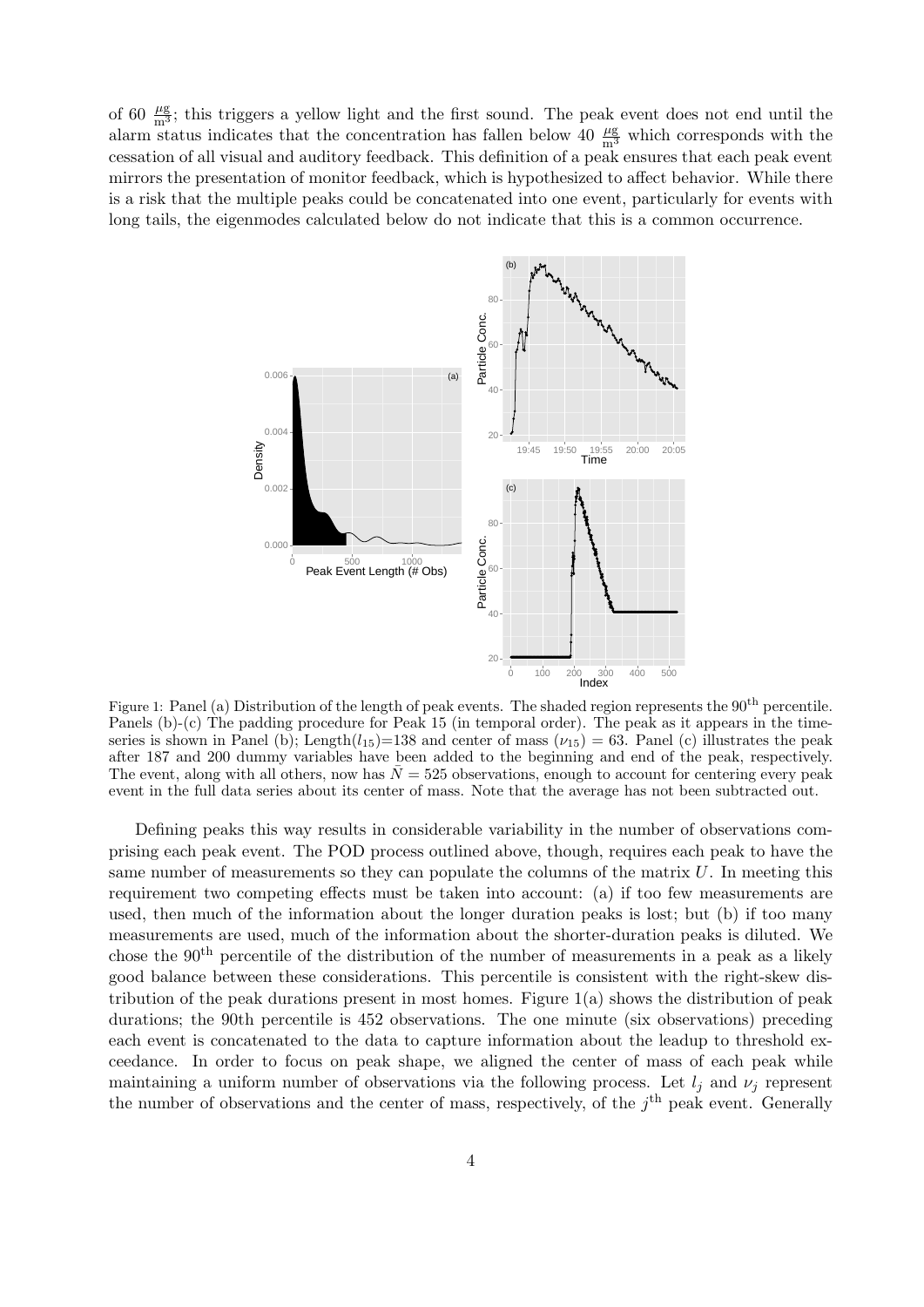speaking,  $l_j \neq l_k$  and  $\nu_j \neq \nu_k$  for the *j*<sup>th</sup> and *k*<sup>th</sup> peaks. Let  $\nu^*$  represent the maximum value of all  $\nu_j$ 's and  $U_{i,j}$  represent the *i*<sup>th</sup> observation of the *j*<sup>th</sup> peak. We aligned all of the center of masses with  $\nu^*$  by concatenating  $\nu^* - \nu_j$  "dummy" observations to  $U_{1,j}$ , each of which are set equal to *U*<sub>1*,j*</sub>. To maintain uniformity in the number of observations, let *r*<sup>\*</sup> be the maximum of  $l_j - \nu_j$ , the distance between a center of mass and the last measurement. Now concatenate  $r^* - \nu_j$  dummy observations to  $U_{N,j}$ , each set equal to  $U_{N,j}$ . Each peak event now has  $\bar{N} \equiv \nu^* + r^*$  observations and their centers of mass, calculated without including the dummy observations, align. This process, which we call *padding*, is illustrated in Fig. 1 for the 15th peak (in temporal order), where  $\nu^* = 250, r^* = 275, \text{ and } \overline{N} = 525.$ 

Following the above procedure, the data matrix *U* is obtained and the POD analysis can be performed. We subtract out the average over all observations, that is, the row averages of *U*, and find the eigenvalues and eigenvectors of  $UU^T$ . The total "energy" captured by the POD reveals that the contribution for each mode decreases rapidly as seen in panel (b) of Fig. 2. Specifically, using one and two modes corresponds, respectively, to capturing 79% and 7% of the "energy" of the original peaks, or 86% cumulatively. Therefore, each peak can be approximated by a linear combination of these two modes. Figure 2 depicts the POD for a sample peak event; as can be observed in panel (a) the two-mode reconstruction is able to capture the shape of the peak quite accurately. The analytic results outlined hereafter were also performed using three and four eigenmodes as opposed to two. The results were not affected but the computational cost was significantly increased.



Figure 2: Proper orthogonal decomposition (POD) results. (a) Reconstruction of the 24th peak (in temporal order). The thick black line corresponds to the original peak while the blue and red lines represent POD reconstructions using, respectively, 1 and 2 POD modes. (b) Individual and cumulative average variance accounted for by the first ten eigenmodes,  $\phi_i$ . Note  $\phi_1 \approx 79\%$  and  $\phi_1 + \phi_2 \approx 86\%$  of the total variance. (c)-(d) The first two eigenmodes  $\phi_1$  and  $\phi_2$ , respectively.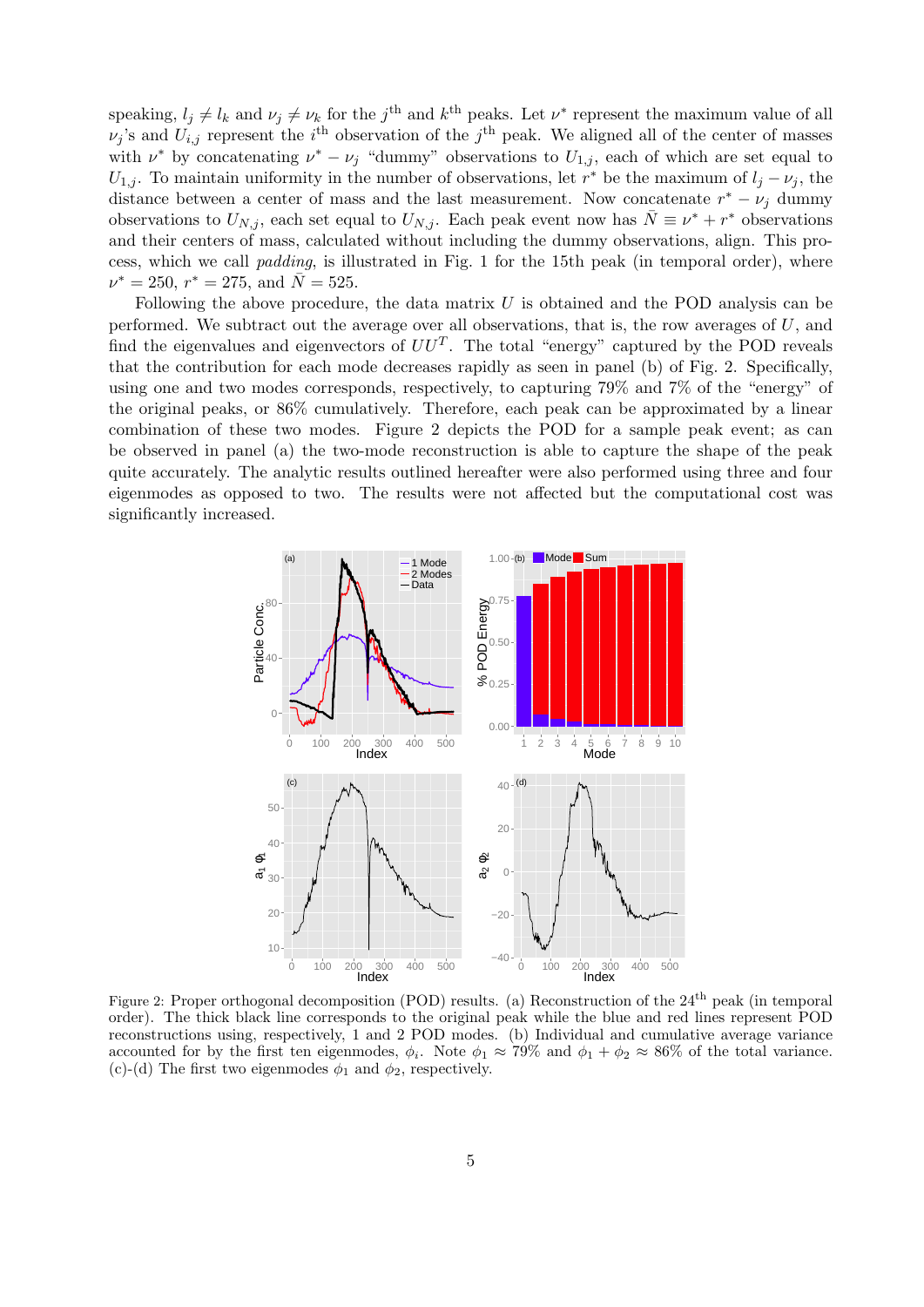## **4. Cluster Analysis**

As outlined above, the projection of each peak onto the two-dimensional subspace formed by the first two POD eigenmodes can be used to reduce the dimensionality of each peak from *N*¯ to 2. By performing a cluster analysis on the coefficients of this projection, groups of peaks with similar coefficients, and therefore similar characteristics, can be identified. The *k*-means algorithm is very popular for cluster analysis due to its simplicity and local-minimum convergence properties [17]. Given a set of observations  $(\mathbf{x}_1, \mathbf{x}_2, ..., \mathbf{x}_M)$ , the *k*-means algorithm partitions the data points into *k* clusters  $S = \{S_1, S_2, ..., S_k\}$  while attempting to reduce the total sum of square error over all clusters. That is, we seek

$$
\underset{\mathbf{S}}{\operatorname{argmin}} \quad \Sigma_{i=1}^{k} \Sigma_{\mathbf{x}_{j} \in S_{i}} \|\mathbf{x}_{j} - \mu_{i}\|^{2},\tag{3}
$$

where  $\mu_i$  is the center of mass, or centroid, of the points in  $S_i$ . The algorithm proceeds as follows:

- 1. Randomly select *k* values from  $(\mathbf{x}_1, \mathbf{x}_2, ..., \mathbf{x}_M)$ , which serve as the initial centroids.
- 2. Assign each data point to the centroid it is closest to, as measured by sum of square error. In other words,  $S_i = {\mathbf{x_p} : ||\mathbf{x_p} - \mu_i||^2 \le ||\mathbf{x_p} - \mu_i||^2 \forall l \text{ with } 1 \le l \le k}.$  Each point can be assigned to only one cluster so in the rare event that there is a tie, it is resolved at random.
- 3. Recalculate  $\mu_{\mathbf{i}} = \frac{1}{|S_i|} \sum_{\mathbf{x}_{\mathbf{j}} \in S_i} \mathbf{x}_{\mathbf{j}}.$
- 4. Repeat steps two and three until no **x<sup>j</sup>** 's change clusters.

The *k*-means algorithm is guaranteed to converge locally, but not globally. To ensure that the optimal clustering is identified, for each *k*-means application we perform the above-described procedure 100 times and choose the clustering associated with the lowest sum of square errors. Generally speaking, a smaller *k* corresponds to less variability in the local minima that are identified.

The standard *k*-means algorithm gives equal weight to every dimension of the **x<sup>j</sup>** 's. Recall, though, that for this study the dimensions for each observation correspond to the coefficients for the first two eigenfunctions,  $\phi_1$  and  $\phi_2$ , in the reconstruction of the peaks. These modes do not have equal weight in reproducing a peak and the proportion of the total information provided by  $\phi_i$  is given by  $\lambda_i/\Sigma_{j=1}^M \lambda_j$ . Consider  $\mathbf{\Lambda} \equiv {\lambda_1, \lambda_2}$ , and  $\mathbf{\hat{\Lambda}} \equiv \mathbf{\Lambda}/\lambda_2$ . When calculating the distance between observations and centroids  $(\mathbf{x}_j - \mu_i)$  for  $i = 1, ..., k$  and  $j = 1, ..., M$ , the difference between the  $p^{\text{th}}$  dimension of  $\mathbf{x}_j$  and  $\mu_i$  is multiplied by  $\hat{\Lambda}_p$  where  $\hat{\Lambda}_p$  is the  $p^{\text{th}}$  element of  $\bar{\Lambda}$ . This procedure ensures that differences corresponding to  $\phi_1$  are more heavily-weighted, than differences in  $\phi_2$ . These weightings are in proportion to total energy captured by a mode. The difference between the cluster assignment from the standard and weighted *k*-means algorithms diminishes as  $k$  decreases. As will be described below,  $k = 2$  is appropriate and in this case, for this home, the cluster assignments from the standard and weighted *k*-means algorithm are identical.

A critical component of the *k*-means algorithm is the selection of *k*, the number of clusters with which to partition the data. Two metrics, *silhouettes* and the *gap statistic*, were used to identify the optimal *k*. The method of silhouettes is a graphical technique used to gauge the distinctness of clusters [18]. Let  $\alpha(i)$  be the distance from  $\mathbf{x}_i$ , the *i*<sup>th</sup> peak, to  $\mu_i$  and let  $\beta(i)$  be the distance from **x**<sub>i</sub> to the next closest centroid. The silhouette  $s(i) \equiv \frac{\beta(i) - \alpha(i)}{\max\{\alpha(i), \beta(i)\}}$  $\frac{\beta(i) - \alpha(i)}{\max{\{\alpha(i), \beta(i)\}}}$  represents the relative distance of a peak to its two nearest clusters. In the ideal case, a peak lies directly on its centroid so  $\alpha(i) = 0$  and  $s(i) = 1$ . Therefore, to select the optimal number of clusters, we calculate  $\bar{s}$ , the average silhouette over all peaks, for various values of *k* and choose the one closest to 1. Figure 3(a) illustrates  $\bar{s}$  calculated for  $k = 2, \ldots, 10$  and we see that the highest value corresponds to  $k = 2$ .

Because two clusters are used to determine the value of a silhouette, this method cannot be used to evaluate the  $k = 1$  case, which is important if one wishes to determine whether the data as a whole data has any clustered structure. The gap statistic does not suffer from this weakness. It compares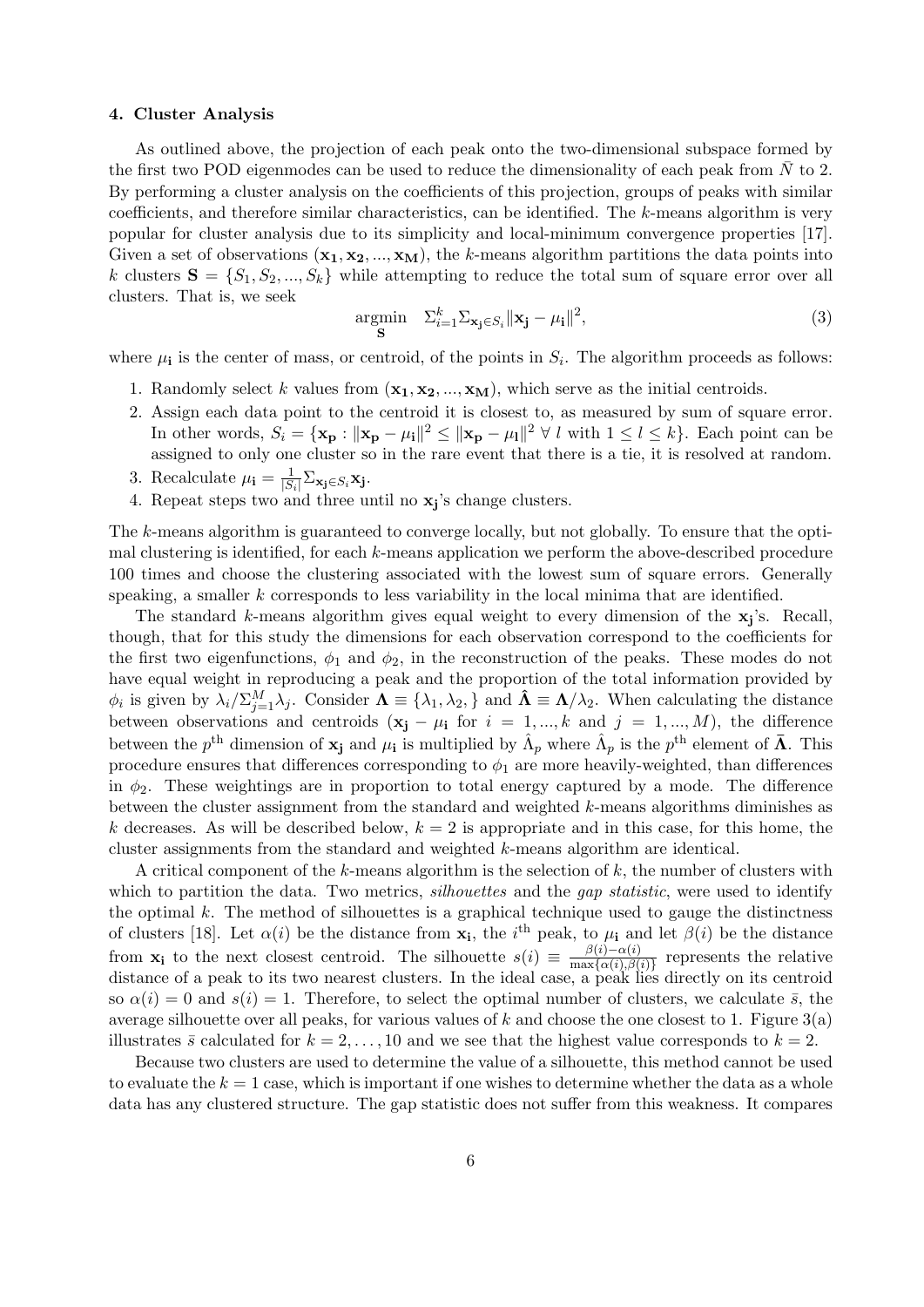the clustering of the data versus the clustering of a reference distribution explicitly constructed without a clustered configuration [19]. For a set of clustered observations  $(\mathbf{x}_1, \mathbf{x}_2, ..., \mathbf{x}_M)$ , let  $E(k) \equiv \sum_{i=1}^{k} \sum_{\mathbf{x_j} \in S_i} ||\mathbf{x_j} - \mu_i||^2$  denote the total sum of square error over all observations and their associated centroid. An unclustered reference distribution of *M* observations is then generated from a uniform distribution over the range of each dimension of the data. We partition the data into *k* clusters and calculate  $E^*(k)$ , the total sum of square errors for this distribution. *B* bootstrapped reference distributions are created and the above process is repeated. We can then calculate the gap statistic  $G(k) \equiv \frac{1}{B} \Sigma \left( \log \left( \bar{E}^*(k) \right) \right) - \log \left( E(k) \right)$ , which represents the difference between the errors for the data and the unclustered reference distribution for  $k$  clusters. Larger values of  $G(k)$ indicate a greater level of clustered structure in the data. The standard deviation of the errors associated with the *B* reference distributions can also be calculated, which allows the standard deviation of the gap statistic,  $\sigma_{G(k)}$ , to be determined. A criterion for choosing  $k+1$  versus k clusters is that  $G(k + 1) > G(k) + \sigma_{G(k)}$ .



Figure 3: Weighted *k*-means clustering. (a) Average silhouette. (b) Gap statistic. (c) Each point represents a peak. Its two coordinates are the coefficients corresponding to the first two eigenfunctions  $\phi_1$  and  $\phi_2$ .  $k = 2$  was used and each peak is classified as Type A (black) or Type B (red). The filled yellow diamonds represent the centroid of each cluster.

The gap statistic assumes well-separated, uniform clusters so the presence of subclusters within larger clusters in the data can lead to non-monotonic behavior. Therefore, it is important to examine the entire gap curve rather than simply identifying the maximum [19]. Figure 3(b) shows the gap statistic which illustrates two distinct clusters. The first, from  $k = 1$  through 3, has its maximum at  $k = 1$  and then decreases, indicating uniformity throughout this cluster. The second cluster  $(k = 4$  through 10) has an increasing trend in  $G(k)$ , which is indicative of subclustering. Overall though, this analysis corresponds with the results of the method of silhouettes, namely that *k* = 2 is ideal when applying the weighted *k*-means algorithm to the data.

## **5. Results of POD and Cluster Analysis**

#### *5.1. Peak Classification*

Based on the results from the previous two sections, a  $k$ -means cluster analysis with  $k = 2$ was performed on the projection coefficients of the first two eigenmodes extracted from the POD procedure. We give these clusters the intentionally nondescript names *Type A* and *Type B* to highlight the fact that they were identified solely through their structure with no immediately discernible connections to real-world, household activities. Figure 3(c) illustrates projection coefficients categorized by typology and Fig. 4 illustrates an interval of the time-series with peaks classified by cluster. There is more variance and subclustering in the Type B peaks indicating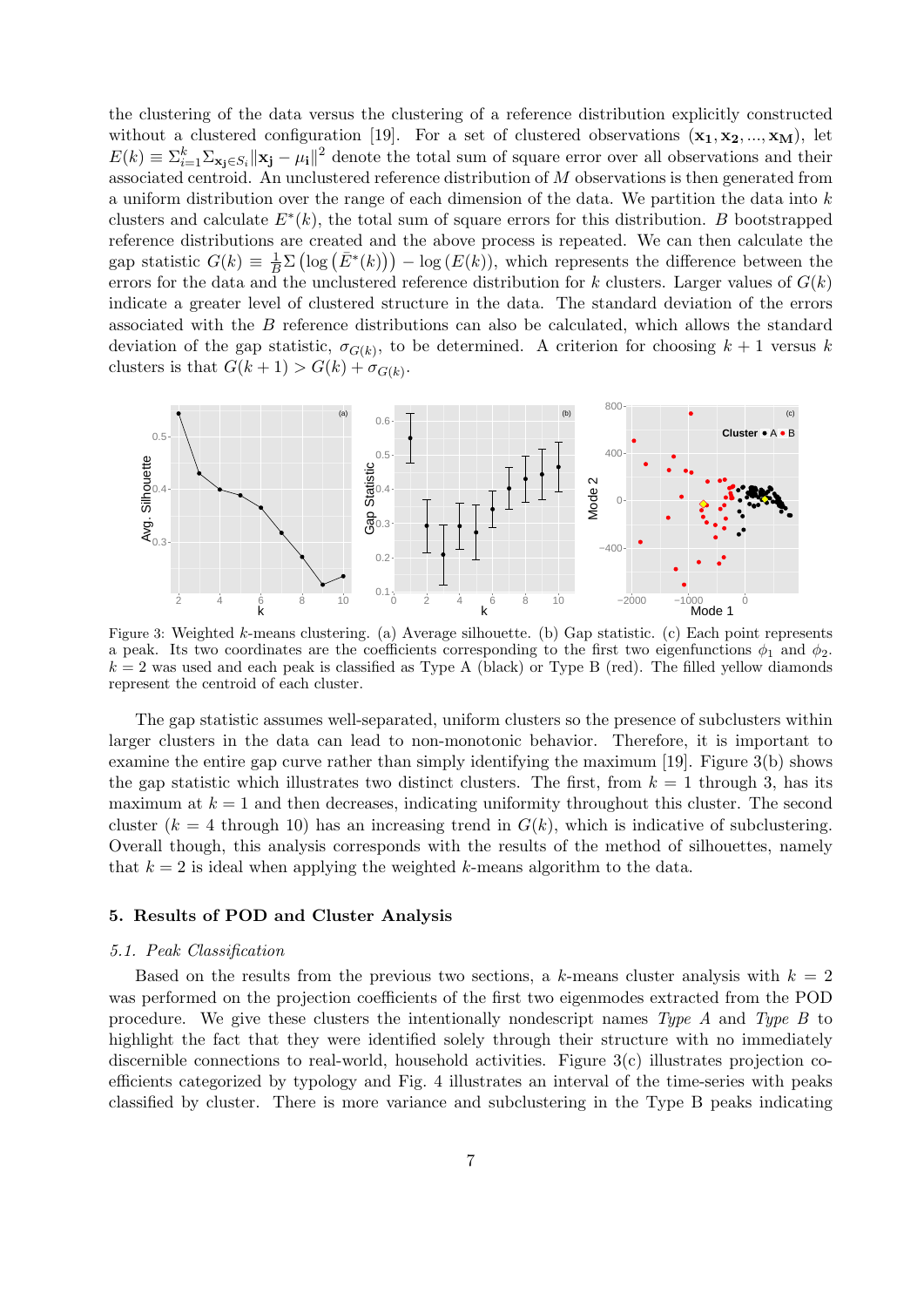

Figure 4: Cluster characteristics. (a) Example time-series graph of the type reviewed by the participant in the present study. Peak events are colored by cluster type. (b) "Average" peak from each cluster calculated by using each cluster's centroid coordinates as the projection coefficients and adding back the previously-subtracted peak average. (c) Estimated distribution of peak start time classified by both cluster and intervention phase.

that they correspond to the  $k=4$  through 10 class in Fig. 3(b). For both classes, the "average" peak was constructed by using the coordinates of the centroid as projection coefficients, shown in Fig. 4(b). Type A peaks are characterized by relatively minor exceedances of the 60  $\frac{\mu g}{m^3}$  threshold, a shorter duration, and a lower initial value. Type B peaks are, on the other hand, less attenuated, longer, and have higher initial values. Table 1 illustrates the mean and standard deviation of peak duration, maximum concentration, initial value, and area under the peak of the non-padded type A and Type B peaks.

|                       | Type A       | Type B          |
|-----------------------|--------------|-----------------|
| Duration in minutes   | 4.3(7.0)     | 65.3 $(48.2)$   |
| Maximum concentration | 106.4(38.4)  | 121.1(40.3)     |
| Initial concentration | 15.5(12.2)   | 40.0(16.8)      |
| Area under the peak   | 309.3(456.8) | 5447.4 (4344.7) |

Table 1: Mean values over all peaks of key features stratified by cluster. Standard deviations follows the mean in parentheses.

The POD/clustering procedure can be used to assess the effect of the intervention. As shown in Fig. 5, prior to the activation of the visual and audio feedback (*BL* phase), there were 49 total peaks (19 Type A and 30 Type B). In the *TX* phase, there were 64 total peaks (58 Type A and 6 Type B). The *TX* phase is 2.1 times longer than the *BL* phase so the effective number of peaks (and type of peaks) in the *BL* is obtained by multiplying by 2.1, i.e.  $49 \cdot 2.1 = 102.9$ , which is 1.61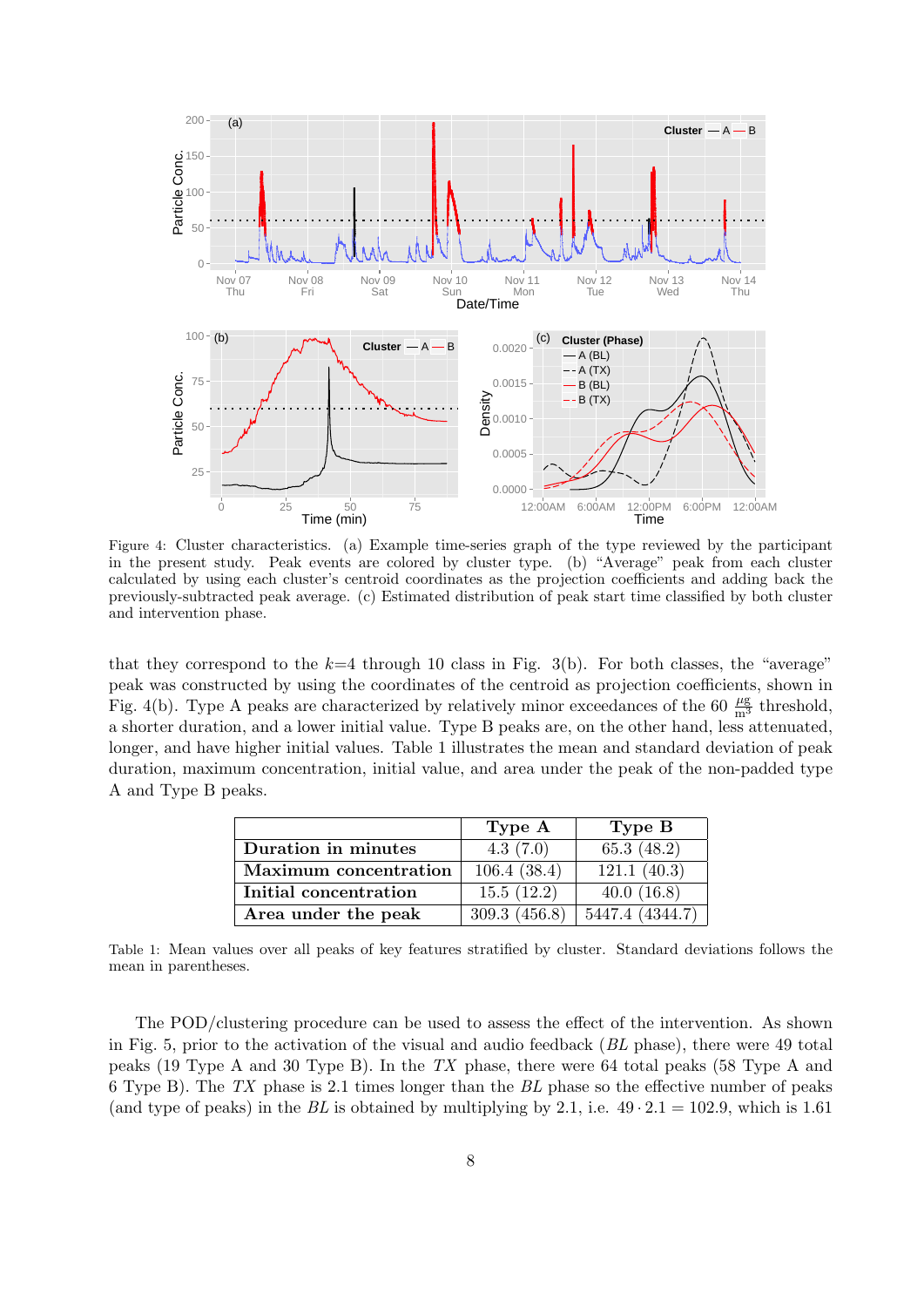times the number of peaks in the *TX* phase. A *z*-test can be used to assess the null hypothesis that the proportions of peak types in the *BL* and *TX* phases are equal by pooling the samples together and calculating the standard error of the difference between the proportions. A *z*-score is then calculated by dividing the difference between proportions by this standard error. For the above-detailed results, the *p*-value is *<* 0*.*01, indicating a statistically significant difference between the proportions.

Similar analysis can also be used to quantify the effect of the intervention on potential SHSe associated with peak events, quantified by the numerically-calculated area under the peaks. While the values reported are not indicative of true exposure that can be evaluated from a health-based perspective, this approach allows us to evaluate differences between the two phases of the intervention. In the *BL* phase, the total area under all 49 peaks was 169,300.2  $\frac{\mu\text{g}}{m^3}$  min, of which a proportion of 0.096 was accounted for by Type A peaks. In the *TX* phase, the total area under the peaks was 50,627.3  $\frac{\mu\text{g}}{m^3}$  *·*min, of which a proportion of 0.153 was associated with the Type A cluster. The two-proportions *z*-test for area under the curve yielded a *p*-value of 0.37, indicating that, while a greater proportion of the area was associated with Type A peaks during the treatment phase, this difference was not statistically significant. The intervention did have the effect of reducing the overall exposure though. As described above, the effective area under the curve for the *BL* phase is calculated as as  $169,300.2 \cdot 2.1 = 355,530.4 \mu$ g·min. This value is just over 7 times as large as the exposure in the *TX* phase.



Figure 5: Intervention Effect. (a) Proportion of total number of peaks accounted for by each cluster stratified by intervention phase. (b) The same analysis but for proportion of total area under the curve.

To summarize, the intervention was effective in reducing the number of peaks and the total area under these events. It also resulted in a more frequent occurrence of Type A peaks in the *TX* phase compared to the *BL*. This is a positive result since Cluster A is associated with smaller, possibly less harmful peaks. The difference in the proportion of area under the curve attributed to each cluster between the two phases was not statistically significant, despite the increased frequency of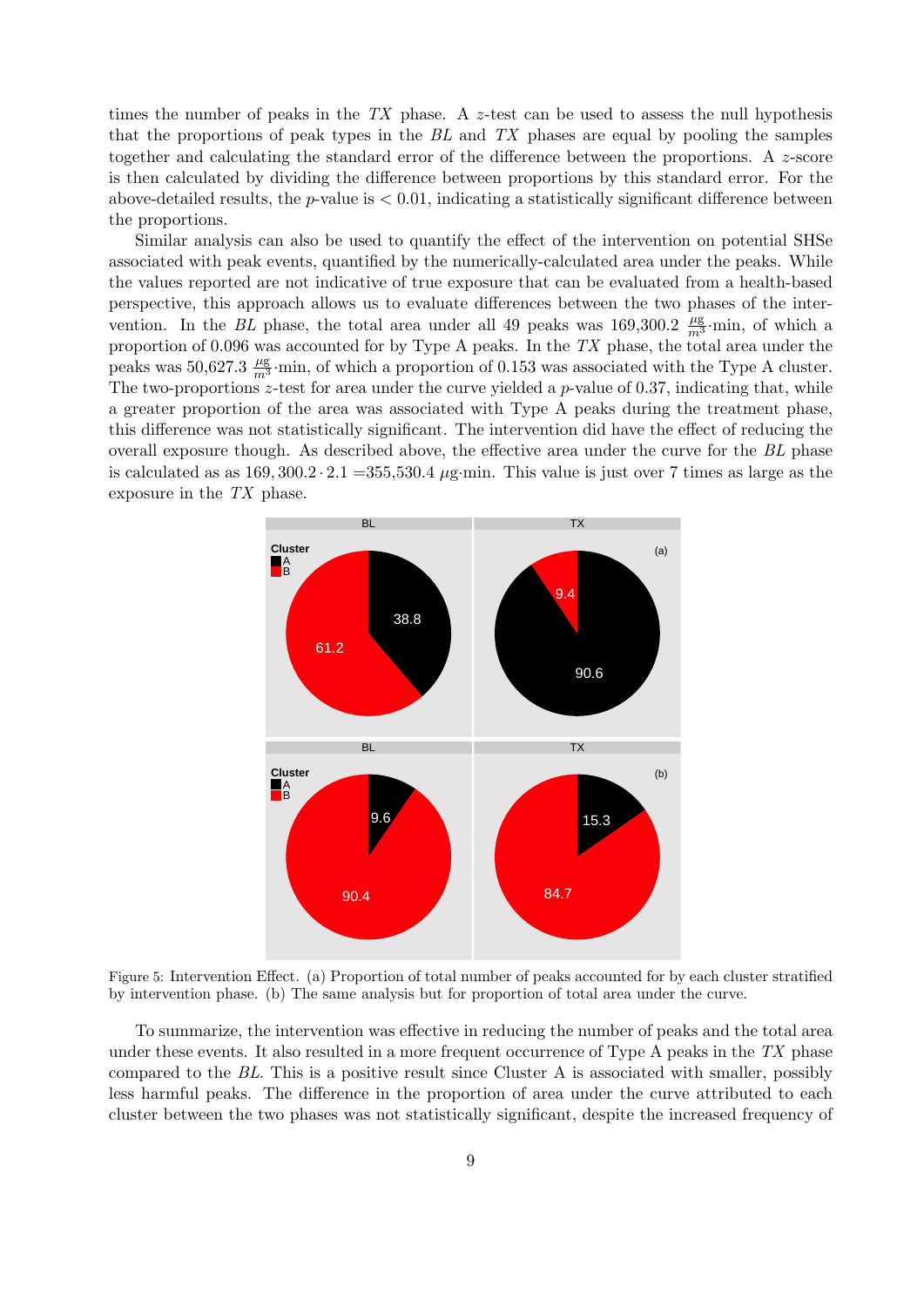Type A peaks. This is likely due to the short duration of Type A peaks which have minimal effects on the area under the curve.

#### *5.2. Relating Clustering to Household Activities*

The above analysis provides information regarding the frequency and potential exposure due to peak events but does not address the ultimate goal of relating different types of peaks to household behaviors. To aid with this task, we use information obtained during coaching visits that occurred throughout the intervention. During these meetings, PFA coaches and study participants (SPs) reviewed graphs detailing air particle concentrations over the previous seven days. Specifically, time-periods with elevated concentrations were highlighted and the participants were asked to recall their behaviors at these times. In PFA, SPs seldom reveal that peaks are the result of tobacco smoking, even when other evidence of indoor tobacco use (e.g., cigarette butts in an ashtray) are observed. This was not the case for the subject home though, which is why it was selected to be summarized in this report. On  $11/14/13$ , a version of the seven-day summary chart presented in Fig. 4(a) was reviewed by the SP and the home's coach. This interaction focused, in part, on identifying strategies to reduce SHSe. Immediately following the coaching session, the monitor feedback was activated. The SP reported that the peak that occurred on Wednesday, 11/13/13 around 6:30 p.m. "happens because [her] husband lights his cigarette and then closes the back door." More generally, the SP commented that her "husband smokes outside on the back patio at night time when he gets home from work." In a subsequent visit on  $11/27/13$ , the SP indicated that when she is not home her husband often "is home and is smoking in the house."

| <b>Start</b>            | End                                | Class |
|-------------------------|------------------------------------|-------|
| $11/07/13$ , 08:01:59   | $11/07/13$ , 09:56:09              | B     |
| $11/08/13$ , 15:33:19,  | $11/08/13$ , $15:41:49$            | A     |
| $11/09/13$ , 17:43:05   | $11/09/13$ , $19:00:15$            | B     |
| $11/09/13$ , $22:35:35$ | $11/10/13$ , 02:32:19              | B     |
| $11/11/13$ , 02:47:19   | $11/11/13$ , 03:33:29              | B     |
| $11/11/13$ , $12:08:19$ | $11/1\overline{1/13}$ , $12:35:59$ | B     |
| $11/11/13$ , 16:18:29   | $11/11/13$ , 16:45:09              | B     |
| $11/11/13$ , $21:35:05$ | $11/11/13$ , $22:51:55$            | B     |
| $11/12/13$ , 17:36:45   | $11/12/13$ , 17:39:45              | A     |
| $11/12/13$ , $18:24:25$ | $11/12/13$ , $19:51:25$            | B     |
| $11/13/13$ , 18:40:05   | $11/13/13$ , 18:57:55              | B     |

Table 2: Tabulation of the peak events identified in Fig. 4(a).

The SP's comments represent reports of smoking at specific times which we can cross–reference with our data. Table 2 provides a list of the 11 peak events for the time-period in Fig. 4(b). The 11/13/13 event is classified as Type B, as are eight of the other events. It may be the case then that the Cluster B events are associated with the husband's cigarette smoking. Figure 4(c) illustrates the distribution of peak event start times for both cluster types and in both phases of the intervention. The mode of each distribution corresponds with the SP's 6:30 p.m. report of her husband's smoking. There is minimal difference between the Cluster B start time distributions from both phases. This is consistent with the evidence associating Cluster B with cigarette smoking and the SP's report of her husband's resistance to not smoking indoors. In contrast, the Cluster A distribution from the *TX* phase is more focused around 6:30 p.m. relative to the *BL* phase. Taken in conjunction with the sharp increase in the frequency of short-duration, cluster A peaks in the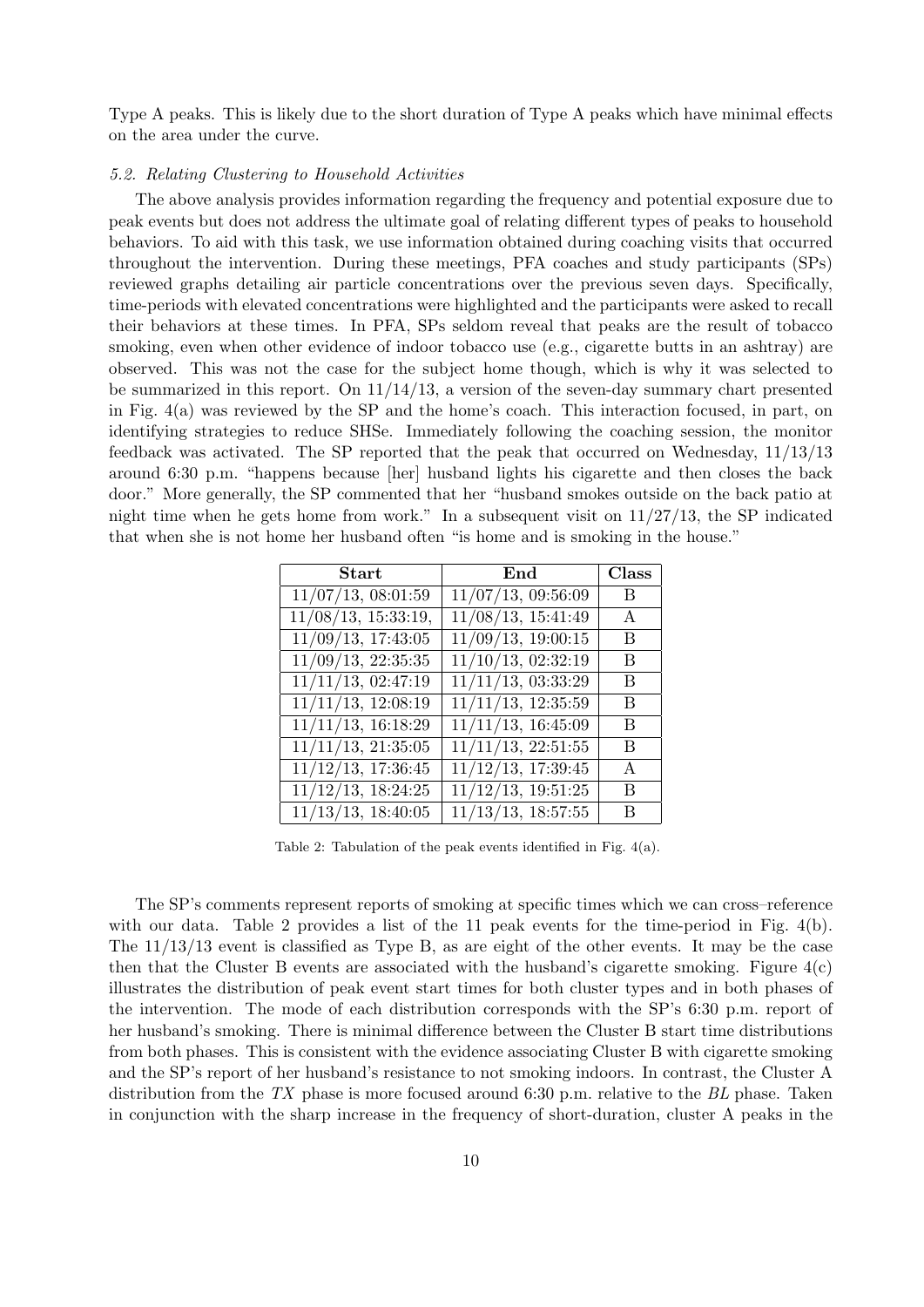*TX* phase, this shift in the distribution may represent the husband taking steps to ensure that his after-work smoking less detrimentally affects the indoor environment. With this interpretation, the Type A peaks can be hypothesized to represent low-exposure events such as the lighting of a cigarette on the way out of the door or cigarette smoke drifting from outside into the home. Type B then could be associated with deviations from these behaviors and represent prolonged indoor smoking behavior. In PFA, though, the measures of human activity and the chemical composition of indoor air particles are too under-specified to allow this speculation to be either proved or disproved. As will be discussed later, the availability of verified information such as this would be a powerful tool for health promotion scientists to use when attempting to change household behaviors.

#### **6. The Relationship of POD to Physical Parameters**

When utilizing the POD/clustering algorithm, peak clusters are identified empirically and there is no explicit correlation to physical characteristics. To address this, we investigate the relationship between peak typology and parameters from a physics-based mass balance model of airborne particles. Model parameter estimates are calculated for each peak and are grouped by cluster. As will be demonstrated, this allows for the assessment of the POD/clustering algorithm's ability to discriminate physical characteristics.

To model air particle concentration, consider the following first-order mass-balance equation that describes the dispersion of nonsorbing particles in a single zone [20, 21]:

$$
\frac{dy(t)}{dt} = -Ay(t) + \frac{e(t)}{V},\tag{4}
$$

where  $y(t)$  is the airborne concentration of particles at time *t*, *V* is the volume of the zone,  $e(t)$  is the particle emission rate at time *t*, and *A* is a rate coefficient for loss due to outdoor air exchange, particle deposition, and/or other first-order processes. It is likely that air exchange rate is the primary influence for *A*. We assume that the emission rate for a peak event, such as the smoking of a cigarette, is some constant *e<sup>c</sup>* for the duration of the particle generation and then zero otherwise, i.e.,

$$
e(t) = \begin{cases} e_c & : 0 \le t \le t_e \\ 0 & : t_e < t \le t_l, \end{cases}
$$

where  $t_e$  is the duration of the emission and  $t_l$  is the length of an event. Equation (4) then has the exact solution

$$
y(t) = \begin{cases} (y_0 - \kappa) e^{-At} + \kappa & : 0 \le t \le t_e \\ y_m e^{-A(t - t_e)} & : t_e < t \le t_l, \end{cases} \tag{5}
$$

where  $\kappa \equiv e_c/(VA)$  and  $y_m \equiv (y_0 - \kappa) e^{-At_e} + \kappa$ .  $\kappa$  is the ratio of the particle source rate to the volume of air being displaced per unit time and  $y_m$  is the maximum concentration, which occurs at *te*.

As measured by PFA staff, the volume of the room where the monitor was located is approximately 180 $m<sup>3</sup>$ . With  $V = 180m<sup>3</sup>$ , Eq. (5) is fit to each of the 113 peak events [see Fig. 6(a)] and a vector of parameters  $\mathbf{p_i} = (y_0, e_c, A, t_e, t_l)^T$  is extracted for  $i = 1, ..., 113$ . The parameter  $t_l$  is not extracted from the fit, but is instead set equal to the duration of the original event. Prior to the curve fitting, the one-minute that had been appended to the beginning of each event was removed since this flat time-period diluted the peak characteristics for short-duration peaks and had little effect on the fit for long-duration peaks. The fitting procedure did not converge for 18.6% of the events, primarily due to Eq. (5) being over-parametrized for the shortest-duration peaks.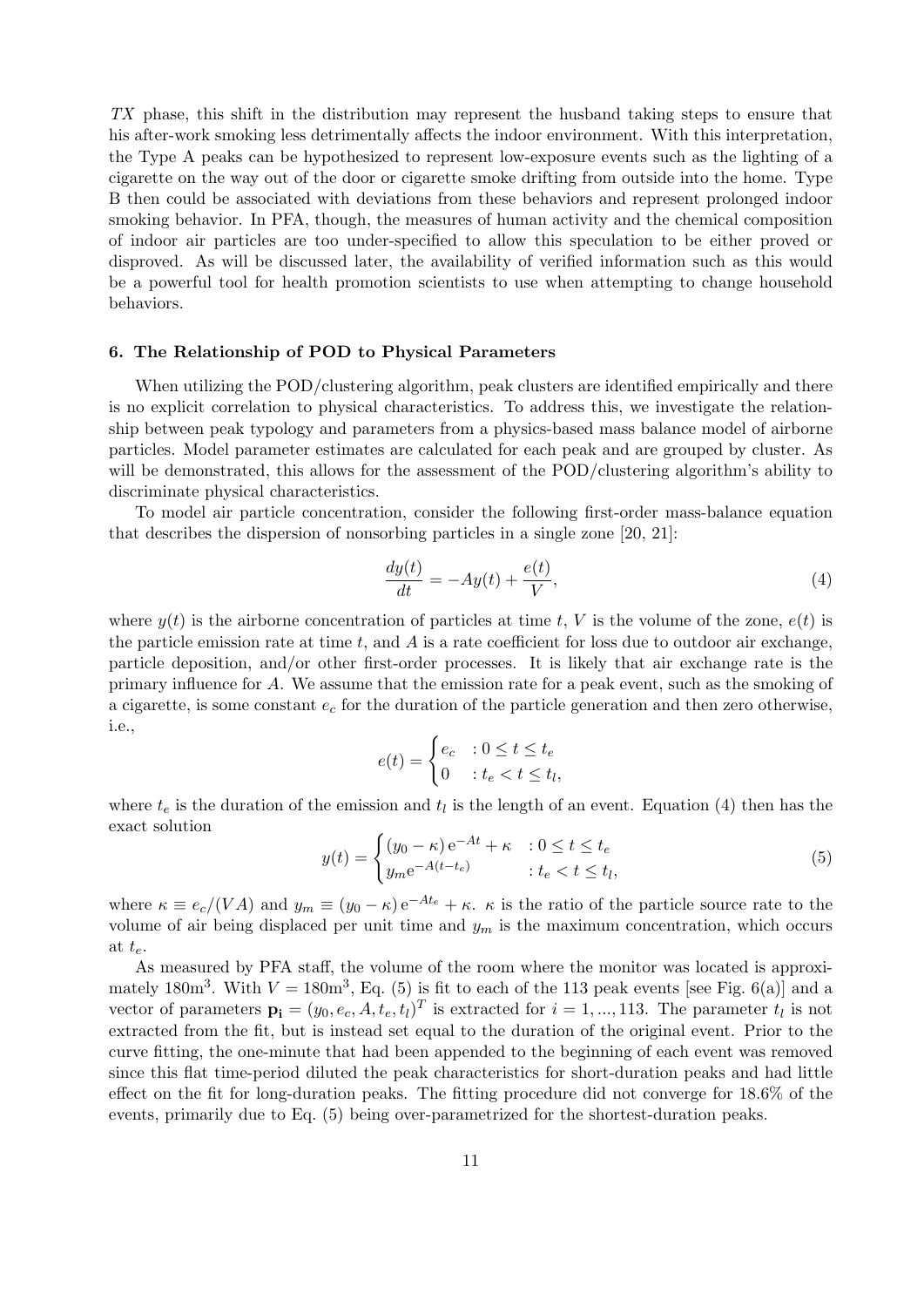

Figure 6: Parameter fitting and estimated density distributions. (a) The fitting of Peak 53 (in temporal order) to Eq. (5). (b) A log-log plot of the two-dimensional kernel density estimates of the parameter distribution in  $(A, t<sub>l</sub>)$ -space. (c) A log-log plot of the two-dimensional kernel density estimates of the parameter distribution in  $(e_c, t_e)$ -space.

The  $(A, t)$ -space corresponds in some sense to household characteristics since it encompasses the decay rate and the duration required for indoor air concentrations to fall below 40  $\frac{\mu g}{m^3}$ .  $(e_c, t_e)$ space, on the other hand, corresponds to behavioral characteristics concerning the magnitude and duration of a particle generating event. Figures 6(b) and (c) illustrate two-dimensional kerneldensity estimates, calculated using the ks package in the R Statistical Software [22], of these two parameter subspaces stratified by cluster. Kernel density estimation consists of the use of data smoothing to empirically estimate a probability density function [23]. We see that, while overall the POD does a satisfactory job of discriminating between the physical parameters, there is less overlap in the case of  $(A, t<sub>l</sub>)$ . This indicates that the POD is more successful in identifying differences in these parameters as opposed to (*ec, te*). Similar differences in typology distributions exist for other pairs of variables not shown here.

We now seek to determine the accuracy of the POD/clustering algorithm at identifying peaks from each distinct physical parameter class using a bootstrap-type methodology. Let  $P^A$  represent the sets of fitted parameters associated with the Type A peaks and  $P^B$  be the sets of parameters associated with the Type B peaks. As detailed in Section 5, 77 Type A peaks were identified so we sample 77 parameter sets  $(\mathbf{p_i})$ , with replacement, from  $P^A$ . Similarly, we sample 36 parameter sets from  $P^B$ . The POD/clustering analysis (with the same specifications as in Section 5) is then performed on these sample peaks and each peak's classification is compared with its original class for consistency. This procedure was repeated 1,000 times and the average ratios of correct identification over these trials were calculated. Type A peaks were accurately identified 68.2% of the time and Type B peaks were correctly identified 64.7% of the time. For our purposes, this is an acceptable level of accuracy. The misidentification of peaks can be due to one or more of several factors. First, the 18.6% of peaks that were not able to be fit to Eq (5) were all from Cluster A and were, in most cases, the shortest duration events, i.e. the most dissimilar from Cluster B. This likely biased the findings. Second, while the POD and curve fitting exercises can both be interpreted as dimensionality reduction techniques, the curve fitting is much more rigid than the POD in terms of what features can be extracted. Finally, as shown in Figure  $6(b)-(c)$ , there is an overlap between typology parameter distributions which complicates the clustering procedure. Overall though, the POD satisfactorily identifies features from this first-order physics model.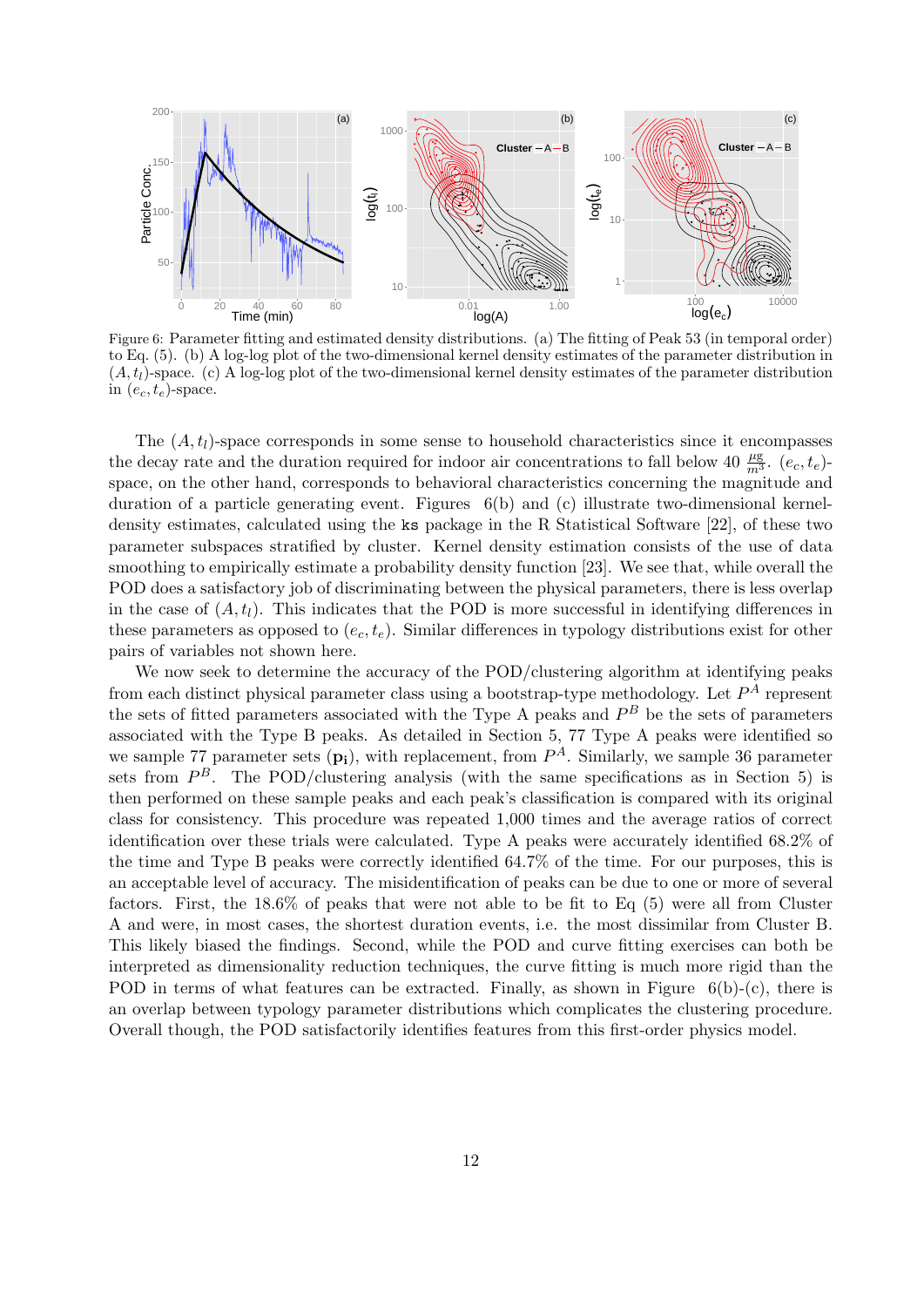## **7. Discussion**

Intensive air particle concentration time-series data were generated from a health-behavior intervention aimed at reducing household SHSe. Peak events were extracted from the time-series and transformed so that POD could be used to project the peaks into a lower-dimensional space. After using analytic metrics to obtain the optimal number of clusters, a *k*-means algorithm was used to partition the peaks into two classes. Once the aversive stimuli component of the intervention was activated, effects were observed in the form of a decreased number of peaks and an increased frequency of short-duration, attenuated, Type A peaks. Peak classification was cross-referenced with SP-reported information about household behaviors to generate evidence that Type B peaks were associated with indoor smoking. The distribution of peak event start times also provided insight into how household members were adjusting their behavior in response to the intervention. A relationship was also identified between the POD-defined clusters and physical parameters obtained from fitting the peaks to the solution of a parsimonious ordinary differential equation.

The results summarized in the previous paragraph represent a case-study of one home, chosen due to the willingness of the SP to report indoor smoking. While preliminary analyses have indicated certain findings are robust among many homes (e.g., *k* = 2 as the optimal number of clusters), the extent to which these conclusions are generalizable to other homes is not known and requires additional investigation. In particular, more accurate information about the household behaviors associated with specific peaks is required, possibly via studies utilizing intensive ecological momentary assessments. This information will also allow for the exploration of the association between the subclustering identified in the Type B cluster and different classes of particle sources. Furthermore, the procedures described herein can be refined and alternate decomposition techniques (e.g., wavelet analysis) can be explored. As we move forward and the dynamics of more homes are identified, it is possible that we will gain the ability to efficiently characterize homes which are not intensely monitored into household archetypes which will allow us to modify the intervention based on archetype characteristics.

From a larger vantage point, PFA and other real-time and mobile technology based studies enable precise measures of behavior as it takes place in a natural environment, such as the home for PFA. This ability will radically transform interventions for disease prevention and treatment towards those that are suitable for adaptive technologies [24, 25] and personalized treatment that tailors interventions in real-time to the particular conditions at hand [1]. The social and behavioral science theories on which traditional interventions are based typically rely on hypothetical constructs, notably cognitions and personal decision making, as mediators of important human behavior. It has been suggested that extant cognitive models do not inform the advancement of models of real-time objective behavior [26]. Contextual behavioral science [27] provides alternatives to cognitive-based models such as the Behavioral Ecological Model (BEM), which asserts behavior as an extension of biology with contributions from chemistry and physics [28]. Fundamental to this theory are Principles of Behavior that define operant behavior as a function of immediate consequences rather than cognitions. This model relies almost exclusively on objective measures of behavior and, as such, it is well-suited to inform real-time measurements and to be informed by the results of real-time and mobile measures.

As mobile technology becomes more ubiquitous, adaptive interventions are beginning to be implemented. For example, the ability to employ automatic shaping mechanisms has been established for physical activity [29]. While our measurements are too crude to achieve high-fidelity use of behavioral principles, this study lays the groundwork to move tobacco control, specifically the control of SHSe, in this direction by gauging behavior in a variety of data-intensive, dynamic contexts, which is not the case for typical intervention models. As technological advances allow for a more comprehensive specification of behaviors, the knowledge gained by the data-centric tech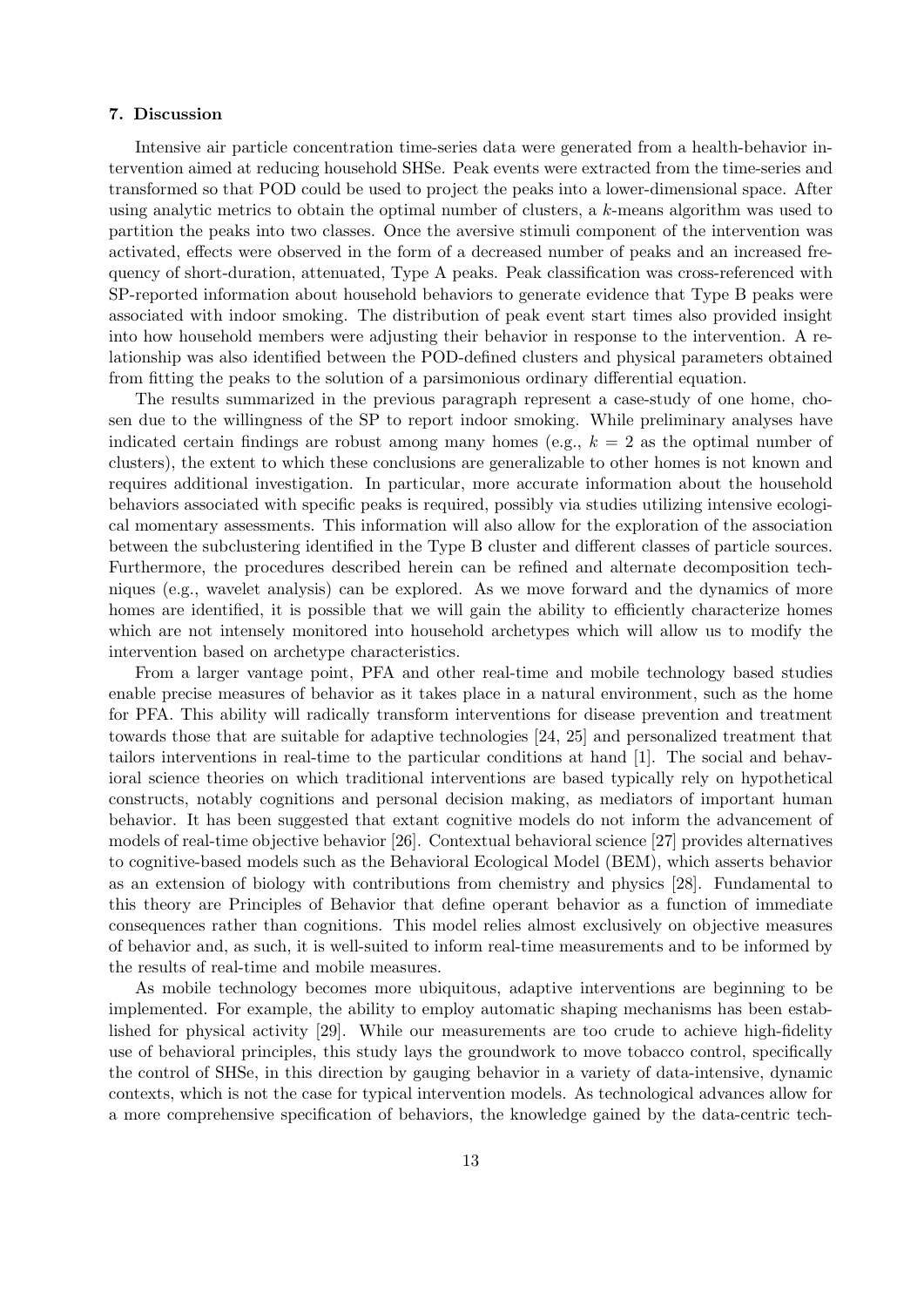niques developed in studies like this will prepare us to take full advantage of the technology in many fields including, but certainly not limited to, tobacco control. Furthermore, in a synergistic process, studies such as this will identify information gaps and poorly-specified variables that can serve as a road map for the development of more precise technology.

#### **8. Acknowledgments**

The authors would like to thank PFA staff for the implementation of the intervention from which this data was collected and the households that participated in the study. We also thank Sandy Liles for his review of the document. Research reported in this publication was supported by NHLBI of the National Institutes of Health under award number R01HL103684. The content is solely the responsibility of the authors and does not necessarily represent the official views of the National Institutes of Health. This work was also supported by the San Diego State University Computational Science Research Center and the ARCS Foundation.

# **9. Bibliography**

- [1] K. Patrick, W. G. Griswold, F. Raab, S. S. Intille, Health and the mobile phone, American Journal of Preventive Medicine 35 (2) (2008) 177.
- [2] N.E. Klepeis, S. C. Hughes, R. D. Edwards, T. Allen, M. Johnson, Z. Chowdhury, K. R. Smith, M. Boman-Davis, J. Bellettiere, M.F. Hovell, Promoting smoke-free homes: A novel behavioral intervention using real-time audio-visual feedback on airborne particle levels, PLOS ONE 8 (8) (2013) e73251.
- [3] J. Bellettiere, S. C. Hughes, S. Liles, M. Boman-Davis, N. E. Klepeis, E. Blumberg, J. Mills, V. Berardi, S. Obayashi, T. T. Allen, et al., Developing and selecting auditory warnings for a real-time behavioral intervention, American Journal of Public Health Research 2 (6) (2014) 232–238.
- [4] F. Abrard, Y. Deville, A time–frequency blind signal separation method applicable to underdetermined mixtures of dependent sources, Signal Processing 85 (7) (2005) 1389–1403.
- [5] O. Bern´e, C. Joblin, Y. Deville, J. Smith, M. Rapacioli, J. Bernard, J. Thomas, W. Reach, A. Abergel, Analysis of the emission of very small dust particles from spitzer spectro-imagery data using blind signal separation methods, Astronomy & Astrophysics 469 (2) (2007) 575–586.
- [6] T.-P. Jung, S. Makeig, C. Humphries, T.-W. Lee, M. J. Mckeown, V. Iragui, T. J. Sejnowski, Removing electroencephalographic artifacts by blind source separation, Psychophysiology 37 (02) (2000) 163–178.
- [7] K. Torkkola, Blind separation for audio signals-are we there yet?, in: Proc. Workshop on Independent Component Analysis and Blind Signal Separation, 1999, pp. 11–15.
- [8] M. Loève, *Probability Theory*, Van Nostrand, New York, 1955.
- [9] G. H. Dunteman, Principal components analysis, no. 69, Sage, 1989.
- [10] A. Fowler, G. Kember, Singular systems analysis as a moving-window spectral method, European Journal of Applied Mathematics 9 (01) (1998) 55–79.
- [11] L. N. Trefethen, D. Bau III, Numerical linear algebra, Vol. 50, Siam, 1997.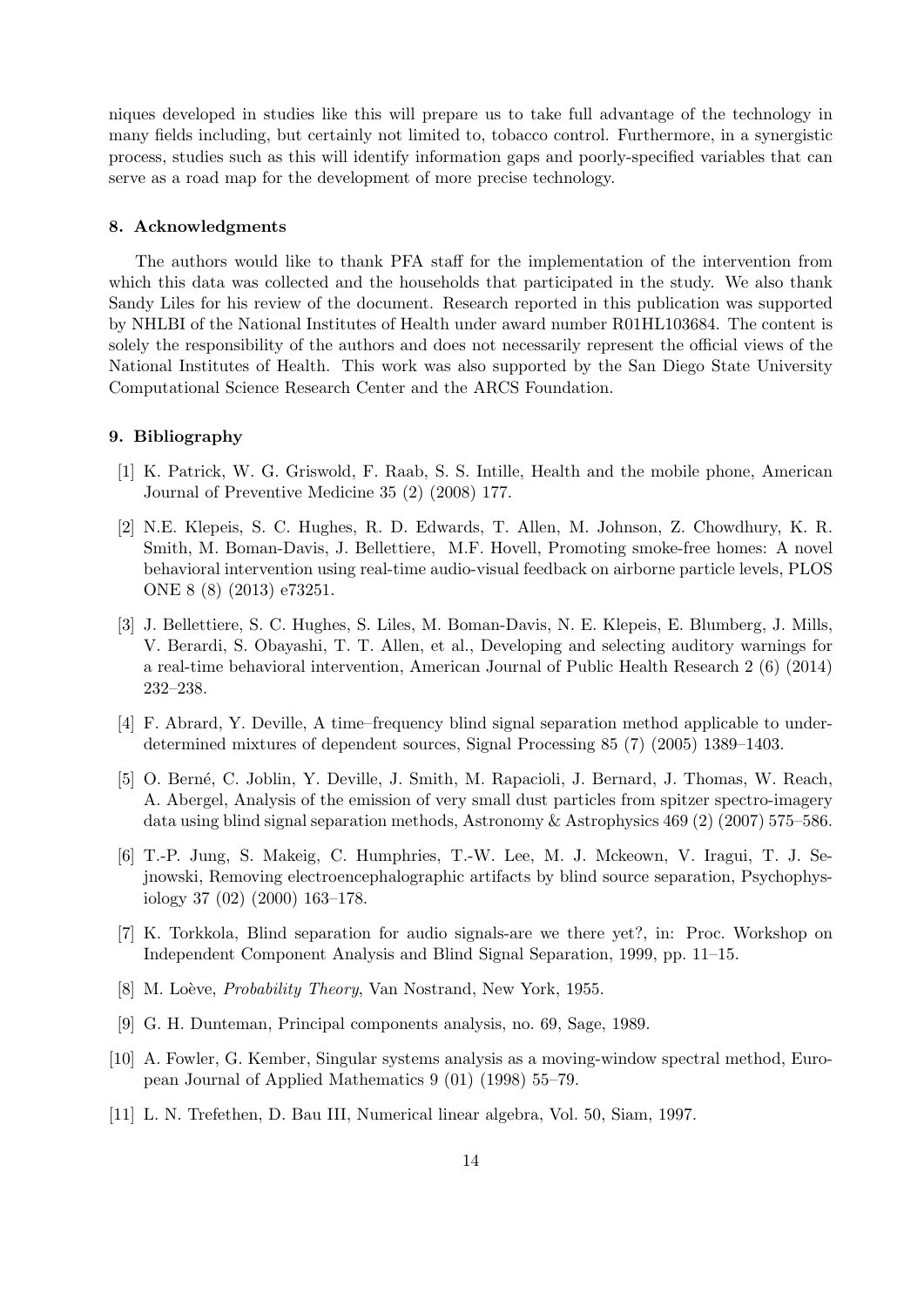- [12] A. Palacios, G. Gunaratne, M. Gorman, K. Robbins, A Karhunen-Loève analysis of spatiotemporal flame patterns, Phys. Rev. E 57 (1998) 5958–5971.
- [13] A. D. Back, A. S. Weigend, A first application of independent component analysis to extracting structure from stock returns, International Journal of Neural Systems 8 (04) (1997) 473–484.
- [14] Z. Bank´o, L. Dobos, J. Abonyi, Dynamic principal component analysis in multivariate timeseries segmentation, Conservation, Information, Evolution 1 (1) (2011) 11–24.
- [15] R. Vautard, P. Yiou, M. Ghil, Singular-spectrum analysis: A toolkit for short, noisy chaotic signals, Physica D: Nonlinear Phenomena 58 (1) (1992) 95–126.
- [16] L. Sirovich, Turbulence and the dynamics of coherent structures, part I: Coherent structures, Q. Appl. Math. XLV (1987) 561–572.
- [17] D. Pelleg, A. W. Moore, et al., X-means: Extending k-means with efficient estimation of the number of clusters., in: ICML, 2000, pp. 727–734.
- [18] P. J. Rousseeuw, Silhouettes: a graphical aid to the interpretation and validation of cluster analysis, Journal of computational and applied mathematics 20 (1987) 53–65.
- [19] R. Tibshirani, G. Walther, T. Hastie, Estimating the number of clusters in a data set via the gap statistic, Journal of the Royal Statistical Society: Series B (Statistical Methodology) 63 (2) (2001) 411–423.
- [20] W. Ott, L. Langan, P. Switzer, A time series model for cigarette smoking activity patterns: Model validation for carbon monoxide and respirable particles in a chamber and an automobile, Journal of Exposure Analysis and Environmental Epidemiology 2 (2) (1992) 175.
- [21] N.E. Klepeis, W. W. Nazaroff, Modeling residential exposure to secondhand tobacco smoke, Atmospheric Environment 40 (23) (2006) 4393–4407.
- [22] T. Duong, ks: Kernel smoothing, r package version 1.9.3 (2014). URL http://CRAN.R-project.org/package=ks
- [23] T. Duong, ks: Kernel density estimation and kernel discriminant analysis for multivariate data in r, Journal of Statistical Software 21 (7) (2007) 1–16.
- [24] S. R. Steinhubl, E. D. Muse, E. J. Topol, Can mobile health technologies transform health care?, JAMA 310 (22) (2013) 2395–2396.
- [25] G. Phillips, L. Felix, L. Galli, V. Patel, P. Edwards, The effectiveness of M-health technologies for improving health and health services: a systematic review protocol, BMC research notes 3 (1) (2010) 250.
- [26] W. T. Riley, D. E. Rivera, A. A. Atienza, W. Nilsen, S. M. Allison, R. Mermelstein, Health behavior models in the age of mobile interventions: are our theories up to the task?, Translational Behavioral Medicine 1 (1) (2011) 53–71. doi:10.1007/s13142-011-0021-7.
- [27] J. De Houwer, B. Roche, S. Dymond, Advances in relational frame theory: Research and application, New Harbinger Publications, 2013.